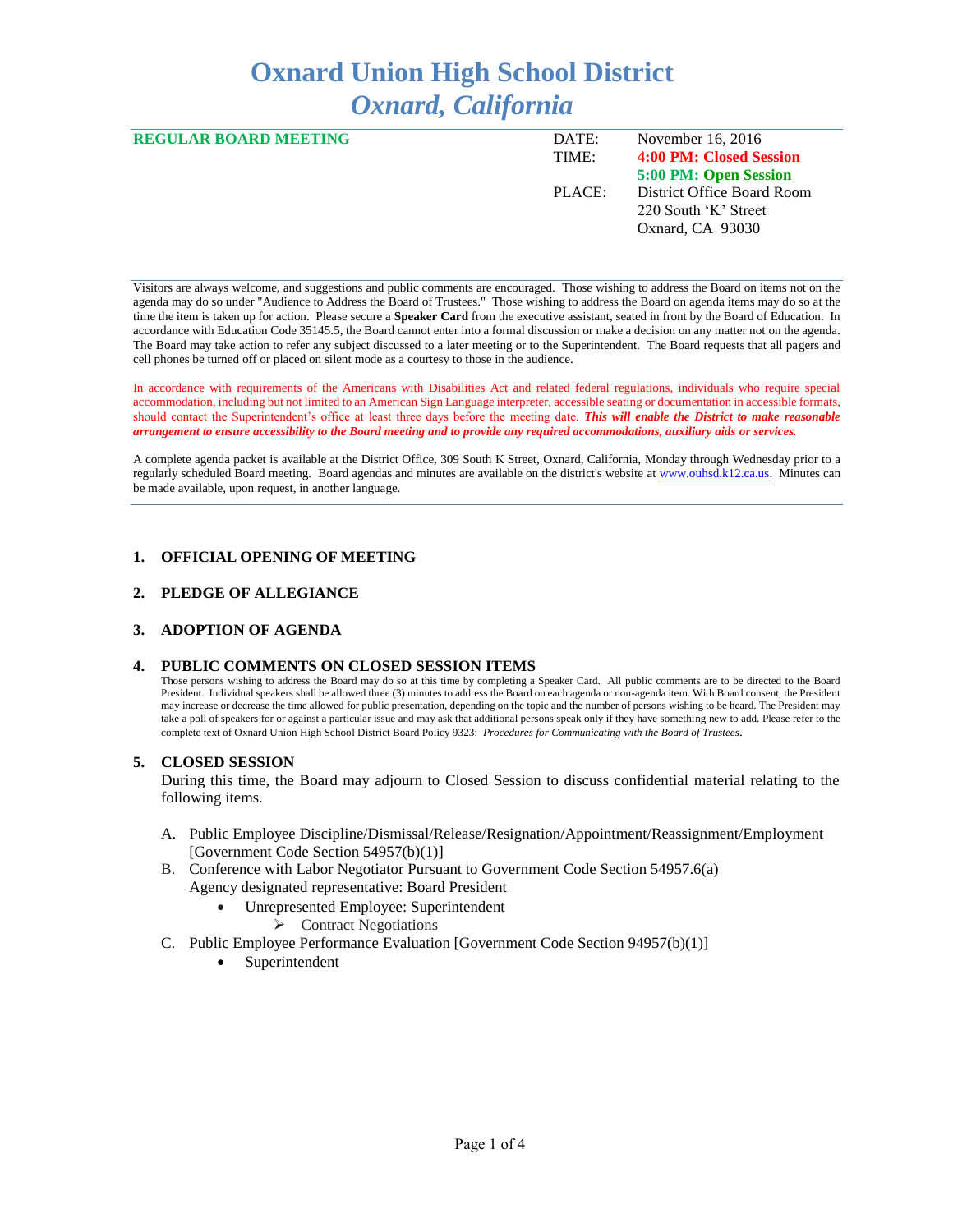Board Meeting Agenda November 16, 2016

- D. Conference with Labor Negotiator(s) [Government Code Section 54957.6]
	- Agency Negotiator: Rocky Valles, Ed.D., Assistant Superintendent Human Resources
		- o Employee Organization: Oxnard Federation of Teachers and School Employees (OFTSE)
		- Certificated Bargaining Unit
		- Paraeducator Bargaining Unit
- E. Student Personnel: [Education Code §35146, 48912, 48919]
- F. Consideration of Confidential Student Issues Other Than Expulsion and Suspension, Pursuant to Education Code §35146
- G. Conference with Real Property Negotiator (Govt. Code § 54956.8) PROPERTY: 50-acres of 107.25 acres located at or near 1825 Camino del Sol, Oxnard, CA (southeast corner of N. Rose Ave. and Cesar Chavez Dr.) Ventura County Assessor Parcel No. 214-0- 020-595 AGENCY NEGOTIATOR: Steve Dickinson, Asst. Superintendent Admin. Services NEGOTIATING PARTIES: Brian Edward Maulhardt, as Trustee of the Brian Edward Maulhardt Children's Support Trust UNDER NEGOTIATION: Price and terms of payment
- H. Conference with Real Property Negotiator (Govt. Code § 54956.8) PROPERTY: An approximate 5-acre portion of 49.36-acre Bell Ranch Property (agricultural property adjacent to Rancho Campana High School); Ventura County Assessor Parcel No. 156-0-180-385 AGENCY NEGOTIATOR: Steve Dickinson, Asst. Superintendent Admin. Services NEGOTIATING PARTIES: City of Camarillo .. UNDER NEGOTIATION: Price and terms of payment CONFERENCE WITH LEGAL COUNSEL-ANTICIPATED LITIGATION §54956.9(d)(2)
- I. CONFERENCE WITH LEGAL COUNSEL-ANTICIPATED LITIGATION Significant exposure to litigation pursuant to paragraph (2) of subdivision (d) of Section 54956.9: One case
- J. CONFERENCE WITH LEGAL COUNSEL-ANTICIPATED LITIGATION Initiation of litigation pursuant to paragraph (4) of subdivision (d) of Section 54956.9: One or more cases

# **6. RECONVENE IN PUBLIC: REPORT ON CLOSED SESSION ACTION**

# **7. PUBLIC COMMENTS TO ADDRESS THE BOARD OF TRUSTEES**

Those persons wishing to address the Board may do so at this time by completing a Speaker Card. All public comments are to be directed to the Board President. Individual speakers shall be allowed three (3) minutes to address the Board on each agenda or non-agenda item. With Board consent, the President may increase or decrease the time allowed for public presentation, depending on the topic and the number of persons wishing to be heard. The President may take a poll of speakers for or against a particular issue and may ask that additional persons speak only if they have something new to add. Please refer to the complete text of Oxnard Union High School District Board Policy 9323: *Procedures for Communicating with the Board of Trustees.*

# **8. RECOGNITION**

A. Student Celebrations – Frontier High School Leo Club - Bijou Beltran

# **9. SUPERINTENDENT'S REPORT**

# **10. STUDENT REPRENTATIVE REPORT TO THE BOARD**

# **11. CONSENT CALENDAR**

#### **Administrative Services**

- **A.** Consideration of Approval of Oxnard Union High School District Site Safety Plans for 2016-2017 School Year
- **B.** Consideration of Approval of Donations, September 26 November 4, 2016
- **C.** Consideration of Approval of Purchase Orders and Direct Pays, October 7 November 3, 2016
- **D.** Consideration of Approval of the Disposal of Surplus Property, August 8 November 4, 2016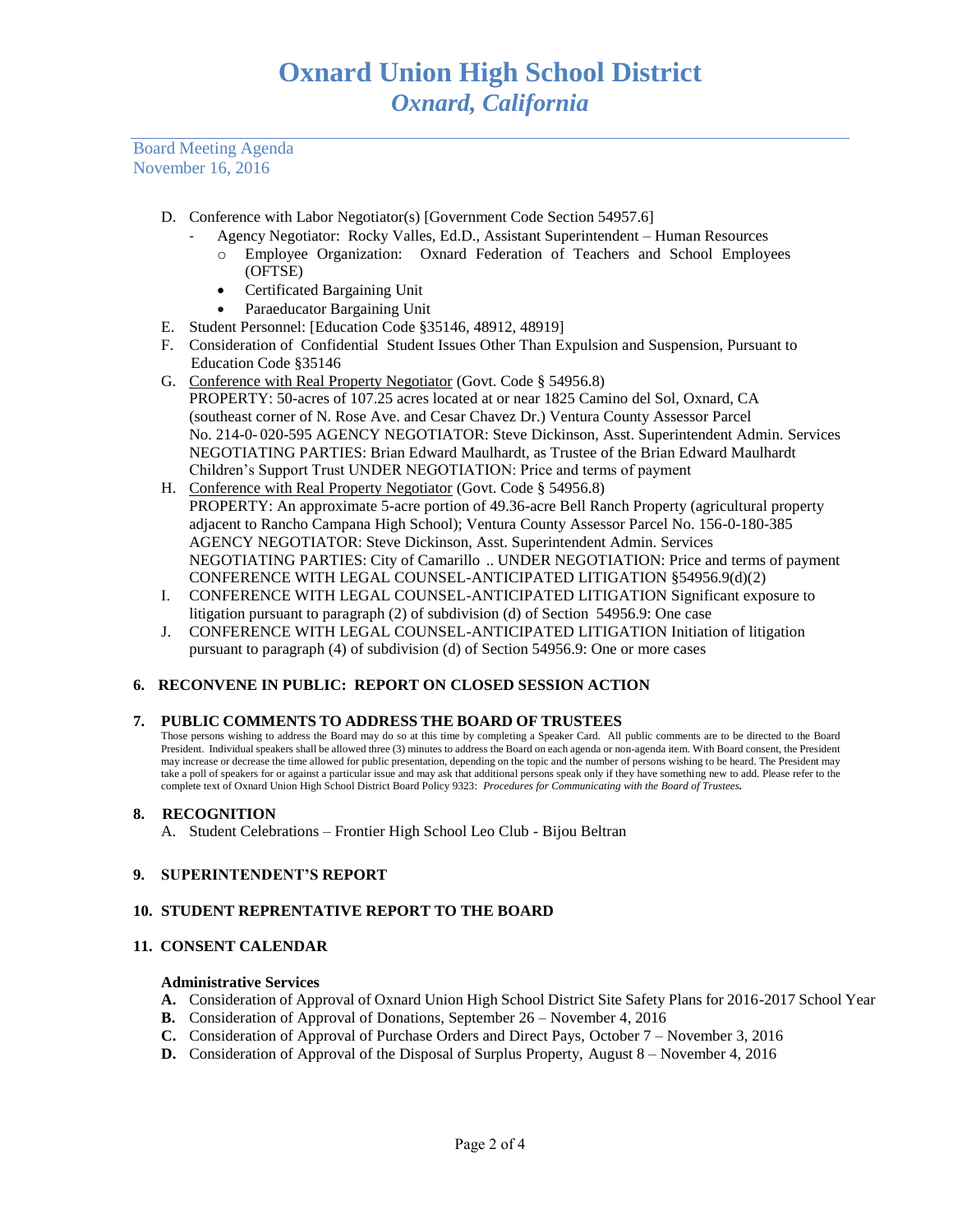Board Meeting Agenda November 16, 2016

# **Educational Services**

- **E.** Consideration of Approval of Non-Public School Placement per the Recommendation of the Student's IEP Team and the Director of Special Education
- **F.** Consideration of Approval of Agreement between Oxnard Union High School District and Surfside Seafood – WorkAbility Program
- **G.** Consideration of Approval of Agreement between Oxnard Union High School District and Marriott WorkAbility Program
- **H.** Consideration of Approval of Agreement between Oxnard Union High School District and Oxnard Courtyard Marriott – WorkAbility Program
- **I.** Consideration of Approval of Agreement between Oxnard Union High School District and Ventura County Office of Education (VCOE) Hearing Conservation & Audiology Services – IEP Service
- **J.** Consideration of Approval of Agreement between Oxnard Union High School District and Armando Ramirez – English/Spanish Interpreting for IEP Meetings
- **K.** Consideration of Approval of Memorandum of Understanding between Oxnard Union High School District and Ventura County Office of Education (VCOE) – Data Sharing
- **L.** Consideration of Approval of Memorandum of Understanding between Oxnard Union High School District and Rio School District, Ocean View School District, and Pleasant Valley School District on the Sharing of Data
- **M.** Consideration of Approval of Memorandum of Understanding between Oxnard Union High School District and University of California Transcript Evaluation Service
- **N.** Consideration of Approval of Memorandum of Understanding between Oxnard Union High School District and Santa Clarita Community College District
- **O.** Consideration of Approval of Quarterly Report on Williams Uniform Complaints for 1st Quarter, July 1, 2016 – September 30, 2016
- **P.** Consideration of Approval of Stipulated Student Expulsions by Agreement of the School Principal, the Student, and the Student's Parent/Guardian, as per Board Policy 5144, Section 22

# **Human Resources**

**Q.** Consideration of Approval of Certificated and Classified Personnel

# **12. ACTION ITEMS**

# **Administrative Services**

- **A.** Consideration of Revision to Board Policy 1330, Use of School Facilities, and Fee Schedule [*First Reading*]
- **B.** Consideration of Approval of Agreement between Oxnard Union High School District and CSM Consulting for E-Rate Processing Services
- **C.** Consideration of Approval of New Oxnard #8 High School Enrollment Size
- **D.** Consideration of Approval of New Oxnard #8 High School Acreage Necessity

# **Educational Services**

- **E.** Consideration of Approval of REVISED Memorandum of Understanding between the Oxnard Union High School District and City of Camarillo Police Department for Police Services – School Resource Officers at Adolfo Camarillo High School, Frontier High School, and Rancho Campana High School for the 2016-17 School Year
- **F.** Consideration of Approval of District Career Technical Education Advisory Board Committee
- **G.** Consideration of Approval of Memorandum of Understanding between Oxnard Union High School District and Linked Learning California